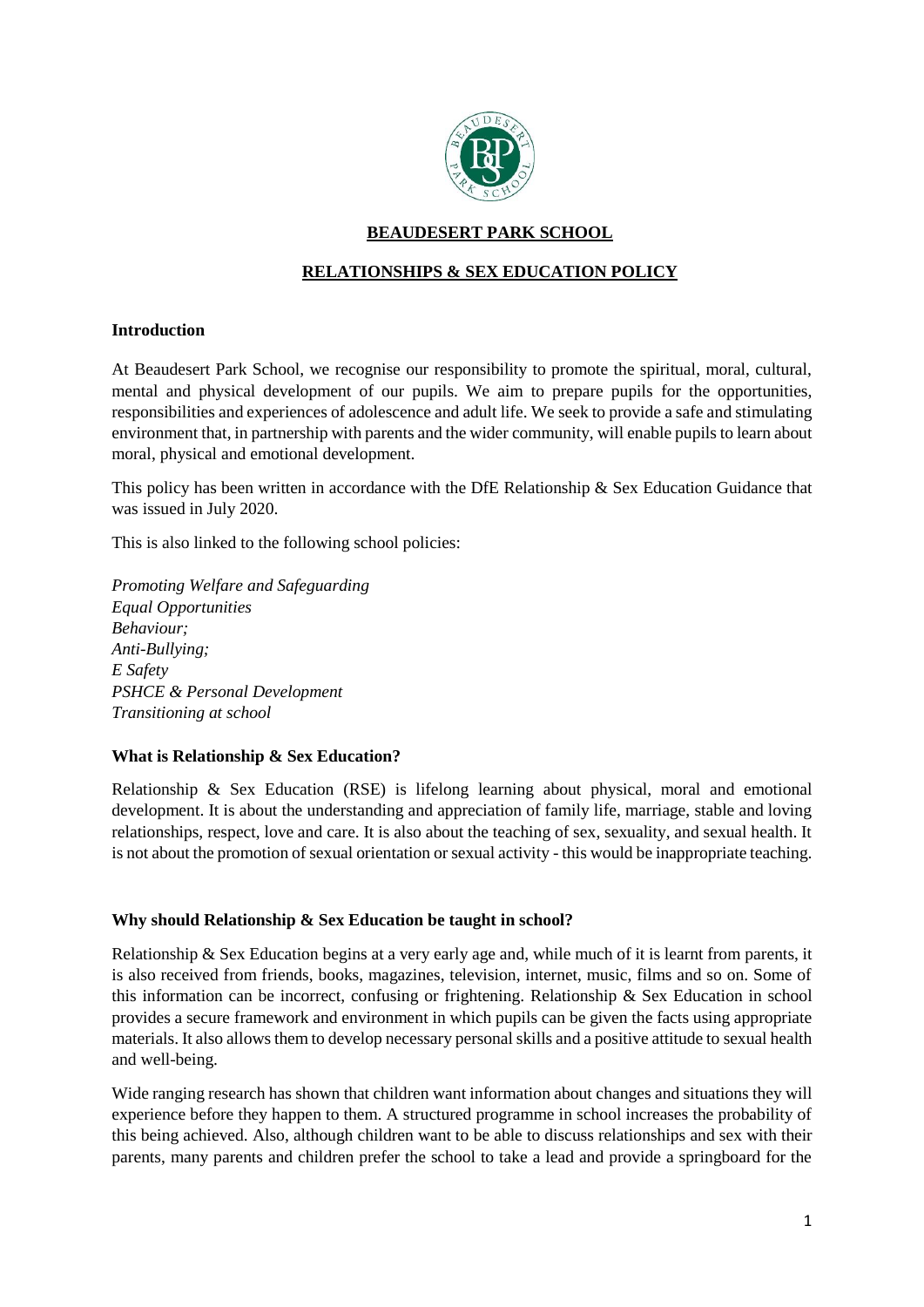discussion. A partnership between home and school and open dialogue between parent and child are the ideal.

#### **Aims and Objectives for Relationship & Sex Education**

The aim of Relationship & Sex Education is to provide children with age appropriate information, explore attitudes and values and develop skills in order to empower them to make positive decisions about their health related behaviour. This should take place with consideration of the qualities of relationships within families.

# **The objectives of Relationship & Sex Education are;**

- To provide the knowledge and information to which all pupils are entitled
- To clarify/reinforce existing knowledge
- To raise pupils' self-esteem and confidence, especially in their relationships with others;

• To help pupils understand their sexual feelings and behaviour, so they can lead fulfilling and enjoyable lives;

• To help pupils develop skills (language, decision making, choice, assertiveness) and make the most of their abilities.

- To provide the confidence to be participating members of society and to value themselves and others;
- To help gain access to information and support
- To develop skills for a healthier safer lifestyle

• To develop and use communication skills and assertiveness skills to cope with the influences of their peers and the media

- To respect and care for their bodies
- To be prepared for puberty and adulthood

# **Moral and values framework**

The DfE guidance states that Relationship & Sex Education should contribute to promoting the spiritual, moral, cultural, mental and physical development of students. It should stress the importance of relationships for family life, stable and loving interactions, respect, love and care and the teaching of sex, sexuality and sexual health.

As part of Relationship & Sex Education, pupils should be taught about the nature and importance of marriage for family life and bringing up children. But the Government recognises – as in the Home Office, Ministerial Group on the Family consultation document Supporting Families - that there are strong and mutually supportive relationships outside marriage. Therefore, pupils should learn the significance of marriage and stable relationships as key building blocks of community and society. Care needs to be taken to ensure that there is no stigmatisation of children based on their home circumstances.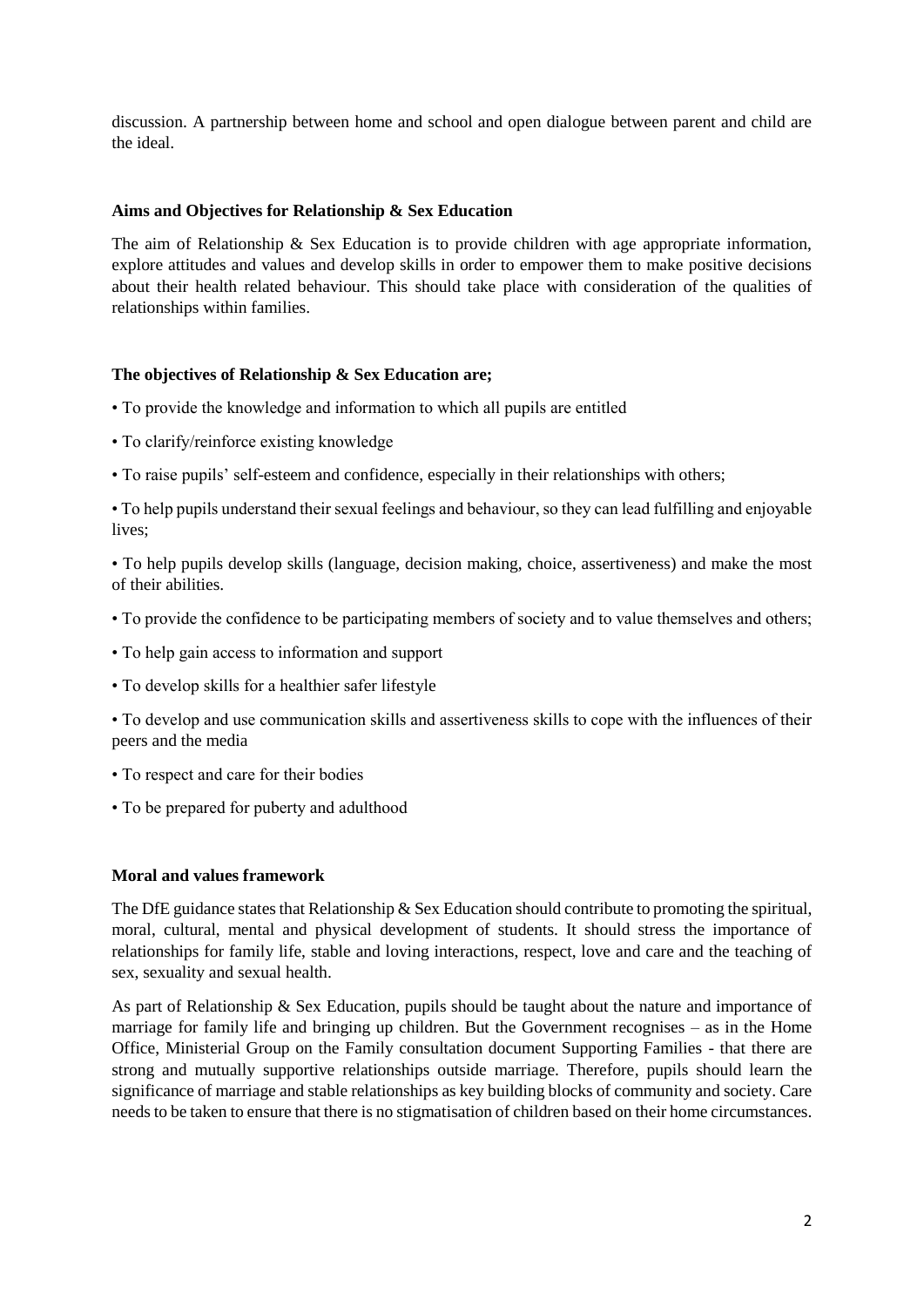All those who teach aspects of Relationship & Sex Education within the school, including visitors, are expected to be guided by the following values framework which represents the values held in common by the whole school community.

The teaching of Relationship & Sex Education will encourage students to:

• Value and respect themselves

- Value and respect others for who they are, not for what they have or what they can do
- Value healthy sexual relationships which are based on mutual respect, care and goodwill

• Value and respect difference in people's religion, culture, sexual orientation, physical and mental ability and social background

• Value and respect their own and others' rights to make choices in sexual relationships after having accepted responsibility for considering the consequences of those choices

• Value stable and loving relationships for the nurturing of children and as the basis of a society in which people care for one another

The personal beliefs and attitudes of teachers will not influence the teaching of Relationship  $\&$  Sex education in this school.

# **The organisation of Relationship & Sex Education**

The Assistant Head Pastoral is the designated teacher with responsibility for coordinating Relationship & Sex Education.

Relationship & Sex Education is taught within the PSHCE programme in the Early Years Foundation Stage and at Key Stages 1, 2 & 3. Biological aspects of Relationship & Sex Education are taught within the Science curriculum and some moral aspects are taught within the Religious Education, Philosophy & Ethics and PE curricula.

In the Pre-prep and Years 3&4, Relationship & Sex Education is taught by classroom teachers and teaching assistants. In the Prep school, RSE is taught by the Head of PSHCE in Years 5 to 7 and by specialist teachers where some content is covered within other subjects in the curriculum. In Year 8, RSE is delivered by the Form Teachers within their PSHCE lessons. Key aspects of RSE content is delivered by outside visitors to further enhance the children's understanding of particular themes. These include anti-bullying and online safety. Further Relationship education can be seen in assemblies and some form time activities.

Appropriate staff training takes place to support teachers in the delivery of specific areas of the curriculum.

A range of teaching methods which involve children's full participation are used to teach Relationship & Sex Education. These include use of small group work, media, discussion, case studies and roleplay. Ground rules and distancing techniques are used to establish a safe environment to facilitate discussions and students are encouraged to reflect on their learning.

Relationship & Sex Education is usually delivered in mixed gender groups. However, there are occasions where single gender groups are more appropriate and relevant.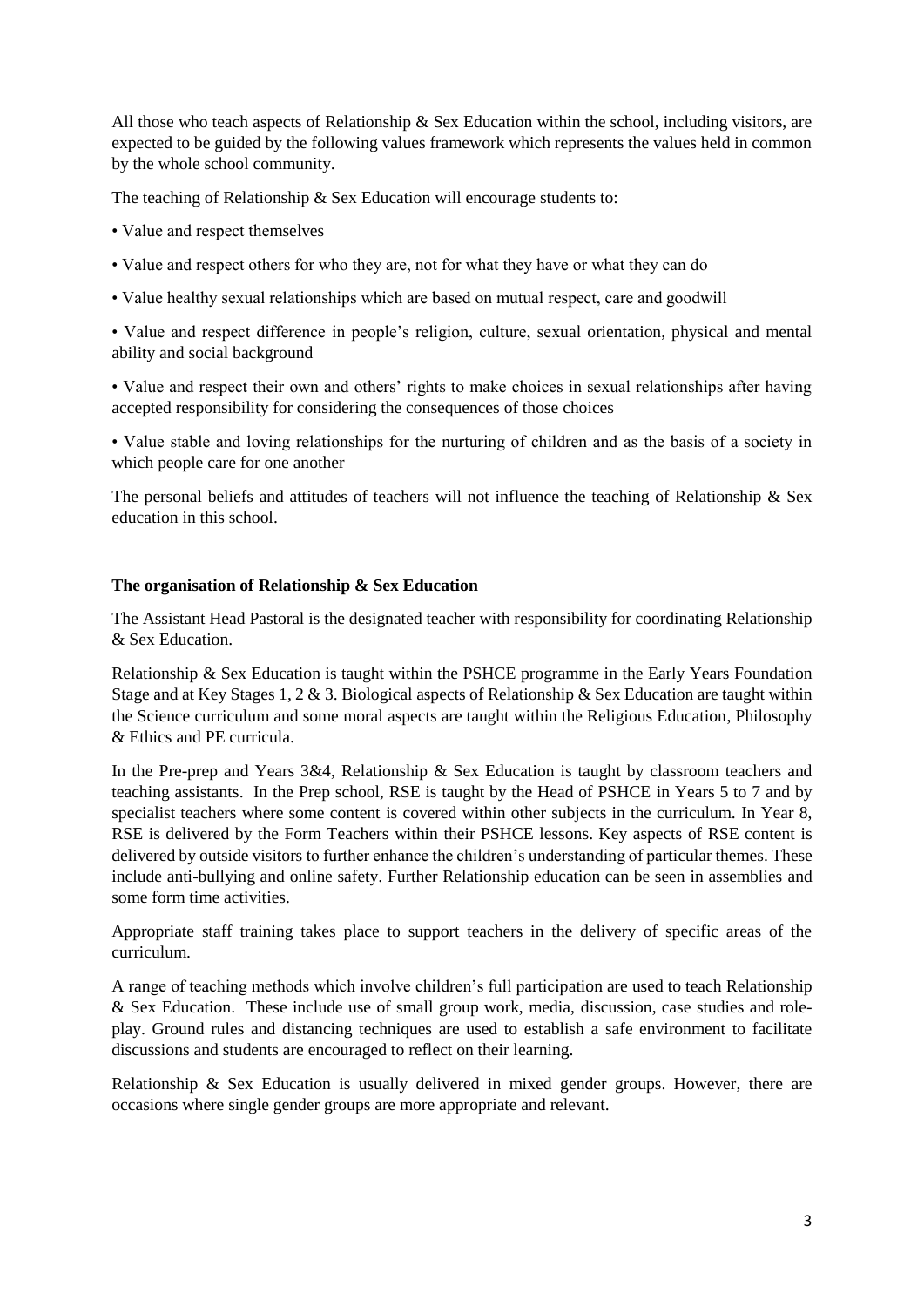#### **Use of visitors**

Visitors to school, such as health professionals and members of voluntary organisations, may be invited to plan and contribute to Relationship & Sex Education lessons. They will be given a copy of this policy and will be expected to work within the values framework described within. The Assistant Head Pastoral will ensure that the visitors' contributions to lessons are in line with the learning outcomes of the school's Relationship & Sex Education programme. A teacher will be present during the lesson.

#### **Teaching methodology**

The school is committed to employing active learning methods which involve children's full participation. It is essential that schools can help children develop confidence in talking, listening and thinking about sex and relationships. Before starting Relationship & Sex Education lessons ground rules are discussed and agreed with the children. These ground rules will help the teacher create a safe environment which will minimise any embarrassment the children might feel and will discourage inappropriate personal disclosures. Distancing techniques help to avoid embarrassment and protect privacy. Role play, case studies with invented characters, appropriate videos, etc. can help children to discuss issues in a depersonalised, safe environment.

Most lessons will be taught to full classes, with gender groups for certain topics as deemed appropriate.

# **Dealing with questions**

Clear boundaries for questioning are established and ground rules set as to what is appropriate and inappropriate, personal questions are not answered. If a teacher is asked a question that is too explicit, is age inappropriate for the child or whole class or raises questions about sexual abuse, then it should be acknowledged with a promise to attend to it later on an individual basis. If a question is raised that alerts a member of staff that a child is at risk of sexual abuse school protection procedures should be followed. As the range of understanding may be considerable, a three level response to questions is advised:

1. Answer in class for all children to hear

2. Answer one-to-one away from other children

3. Refer back to parents/carers, with the child's consent, to establish their willingness to have their child's question answered.

#### **Terminology**

It is important for children to learn the language associated with body parts so that children are able to talk to health professionals. Therefore, teachers will use the anatomically correct language for body parts, while acknowledging common terms used by some people.

#### **Special Educational Needs**

At Beaudesert Park School, teaching and resources will be differentiated as appropriate to address the needs of children with special educational needs in order for them to have full access to the content of Relationship & Sex Education. Differentiation for children with Special Educational Needs should be planned for in terms of: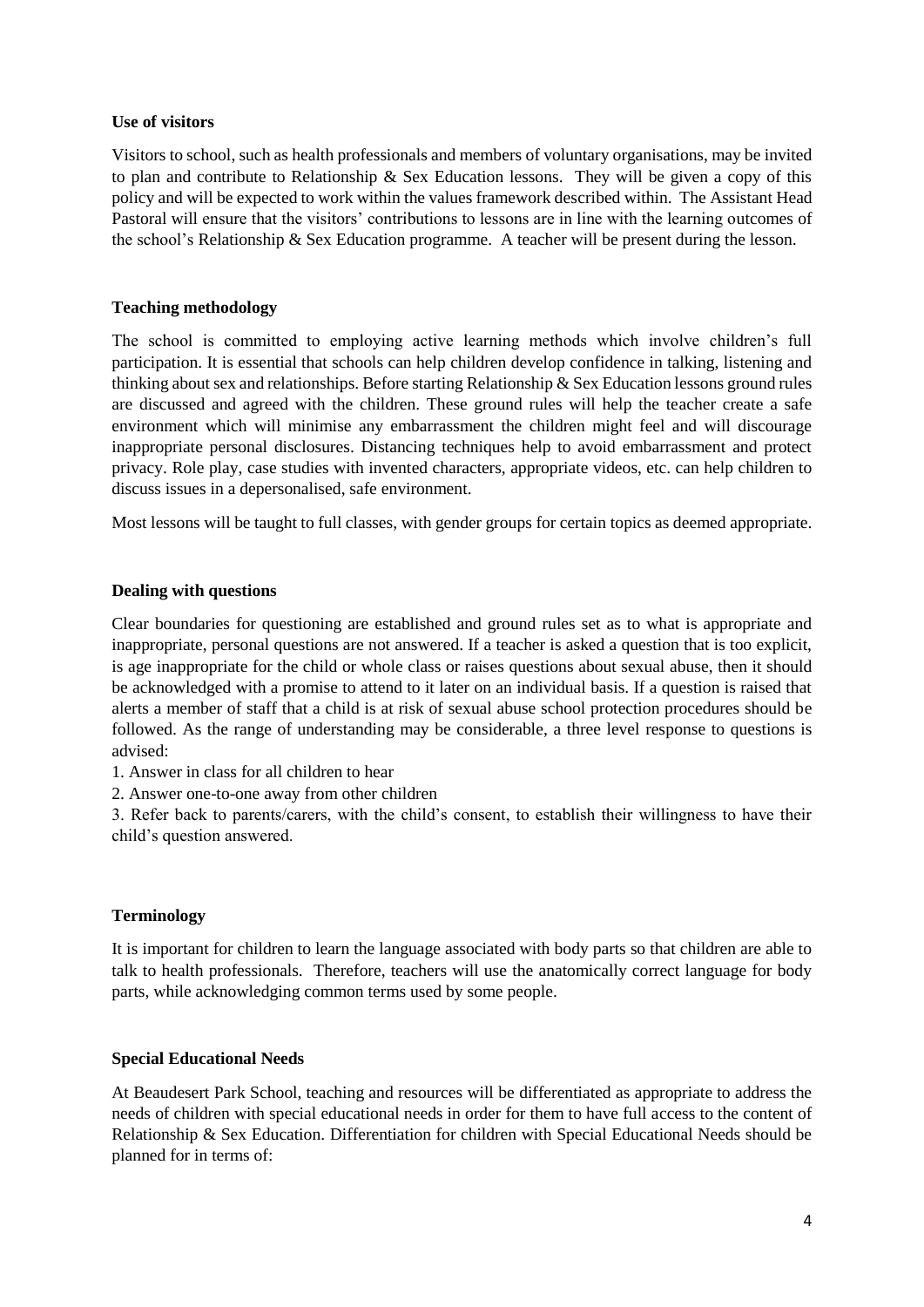- Learning objectives
- Activities
- Teaching methods
- Resources

# **Equal Opportunities**

It is our aim to provide a Relationship & Sex Education programme which is accessible to all our children, regardless of race, gender, ability, culture or religion. Materials and resources for lessons should be chosen carefully avoiding stereotypical images. Teaching activities are aimed to ensure that they engage both boys and girls and at times single sex groups might be appropriate.

# **Confidentiality and Safeguarding**

In compliance with the school's Safeguarding Policy, staff can reassure children that their interests will be maintained and encourage and allow children to talk but are not able to ask leading questions in order to gain more information. Teachers must not guarantee complete confidentiality and must inform the child if information is to be passed onto another member of staff. Children should be informed of sources of confidential advice. Any concerns about child protection must be discussed in the first instance with Mr Robinson, the Designated Safeguarding Lead or, in his absence, the Deputy Safeguarding Lead. Any suspicion of sexual abuse, either now or in the past, must be referred to the Designated Safeguarding Lead immediately.

#### **Withdrawal of pupils from Relationship & Sex Education**

Parents have the right to withdraw their children from all or part of the school's Relationship & Sex Education programme except those in the statutory National Curriculum (biological aspects of human growth and reproduction). However, should you be considering such a step, first talk it through with your child and their class teacher, and then, if necessary, contact the Headteacher. Any complaints about the content or delivery of Relationship & Sex Education should be addressed to the Head teacher.

#### **Everyone's invited**

The Everyone's Invited movement has highlighted deeply distressing abuse suffered by young people from across the UK, who found the courage to share their harrowing experiences online. The testimonies on the Everyone's Invited website are a stark reminder of why keeping children safe is of paramount importance and why at Beaudesert Park School, we must remain constantly vigilant to all forms of abuse, including child-on-child sexual abuse and harassment.

We recognise the crucial role Relationships and Sex Education plays in teaching our children about being respectful, responsible and empathetic. The RSE curriculum is something that will further embed and enhance the work we already do.

We will continue to work with our children, staff, parents, as well as outside agencies and the wider community, to identify what further actions we can take to ensure that every child feels safe at school, knows how to report and feels confident that when reporting they will be believed and their testimony acted upon.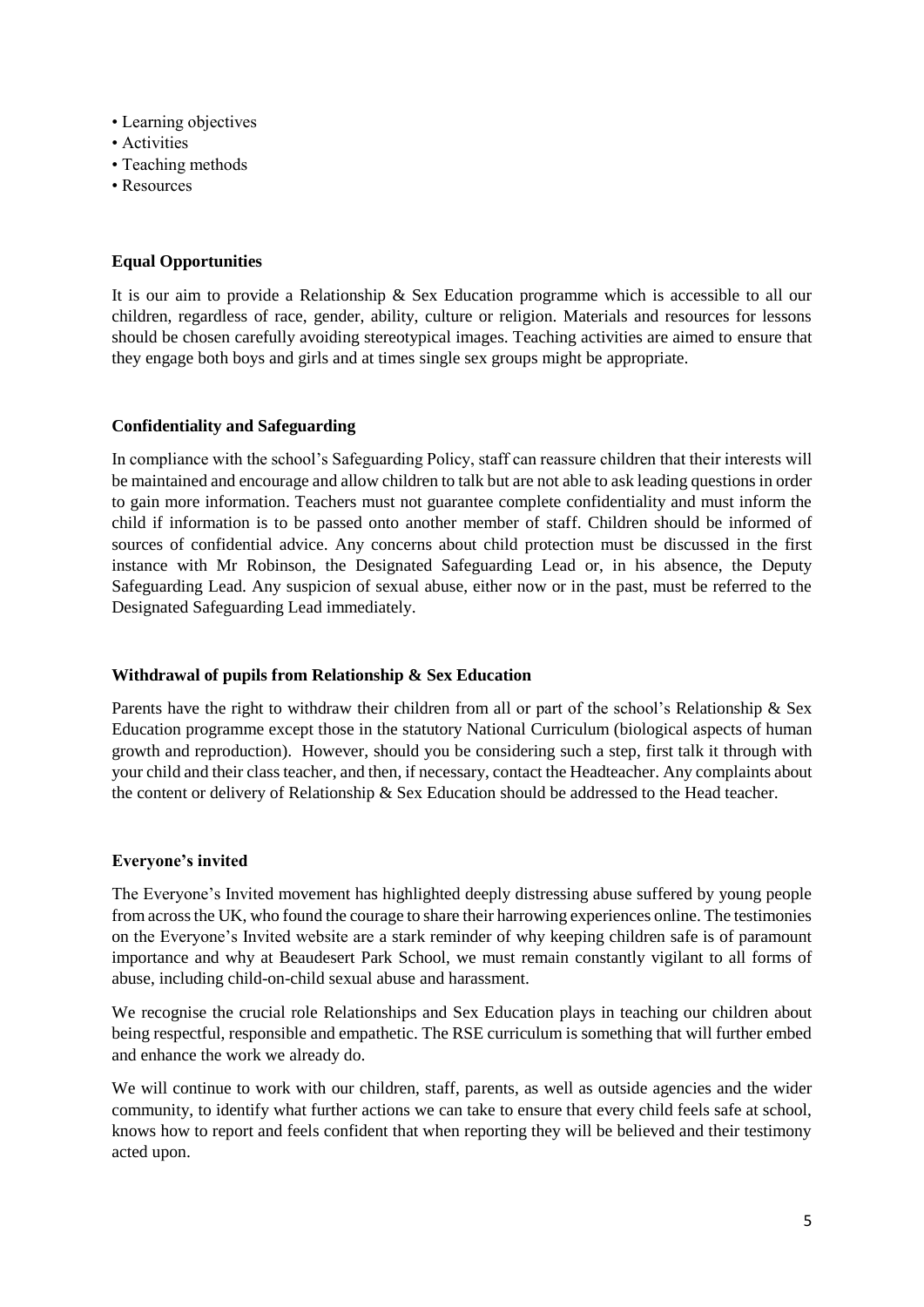# **Monitoring and Evaluating the Policy**

Teacher assessment will inform discussion about the successful implementation of the policy. Judgements about the success of the policy can also be made through gathering evidence from school staff about how the policy supports them.

Governors are kept informed via their termly committee meetings of any developments in the delivery of RSE in both the Pre-prep and Prep School.

Through an annual RSE survey, children will give feedback about how Relationships & Sex Education is delivered within School and areas that they would like to receive further age appropriate information about, are highlighted.

An annual parents RSE evening also takes place where parents have the opportunity to give feedback about how RSE is delivered at Beaudesert Park School at different age groups. This session also gives an opportunity for the School to support parents.

| <b>Authorised by</b>    |                                                   |
|-------------------------|---------------------------------------------------|
|                         | A Melvin                                          |
|                         | <b>Chair of Boarding &amp; Pastoral Committee</b> |
| Date 23rd November 2021 |                                                   |
| <b>Approved by</b>      |                                                   |
|                         | M Pyper                                           |
|                         | <b>Chair of Governors</b>                         |
| Date 23rd November 2021 |                                                   |
|                         |                                                   |
| <b>Last Reviewed</b>    | October 2020                                      |
| <b>Next Review</b>      | November 2022                                     |
|                         |                                                   |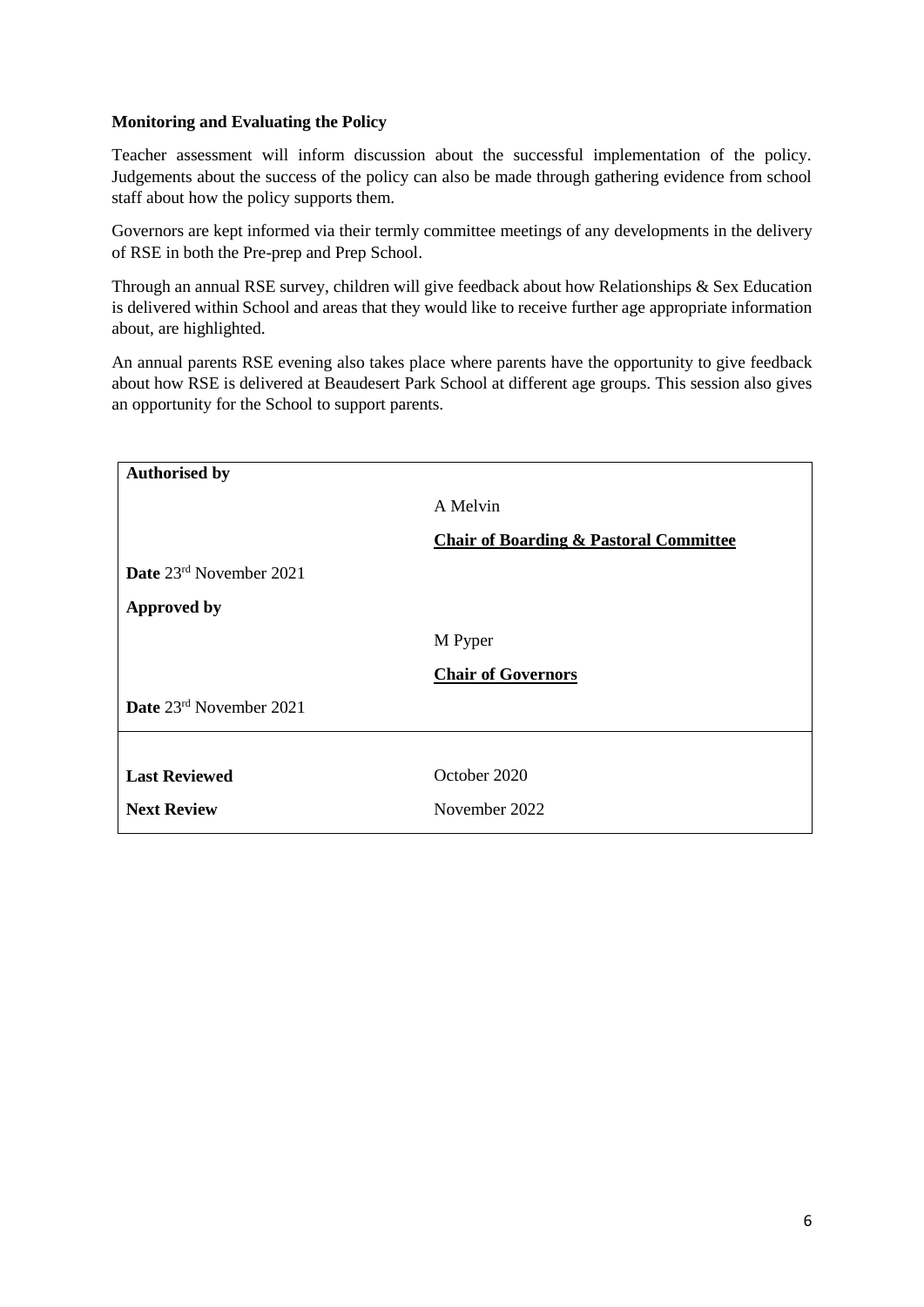# **Appendix 1 Learning outcomes for Relationship & Sex Education within the school**

The following learning outcomes guide the teaching of RSE in this school:

#### **Early Years Foundation Stage**

Children develop skills to form friendships and think about relationships they have with others to support them and keep them safe. They understand the importance of looking after friends and why they should be kind to others.

Children learn about the differences between male and female and about young animals & life cycles.

Children learn about their basic needs and recognise those people around them who help to keep them safe.

# **Year 1 and 2**

Through lessons, children learn about life cycles of some animals, understanding the idea of growing from young to old and learning that all living things reproduce. They develop their knowledge of some parts of the body and the importance of hygiene.

Children also reflect on family relationships, different family groups and special people in their lives. They explore ways to be a good friend and how to help others. They develop their understanding of what bullying is and how to co-operate with others in work and play. Children will begin to recognise the range of human emotions and ways to deal with them.

Children will value & celebrate differences in terms of gender, culture and religion, and develop respect towards others.

Children will explore the concept of privacy and the implications of it for both children and adults. They also learn about positive touch, personal safety and how to get help from those around them.

They will also explore the convention of courtesy & manners.

By the end of Year 2 children will:

• have had opportunities to gain knowledge and skills necessary to build and maintain healthy relationships

• have considered the effect of their behaviour on other people and be able to identify and respect differences between people

- have discussed different ways in which family and friends care for one another
- be able to explain ways of keeping clean and understand the term hygiene
- be able to name the main parts of the human body
- be able to explain that people grow from young to old
- be able to know who to speak to if they have any worries or concerns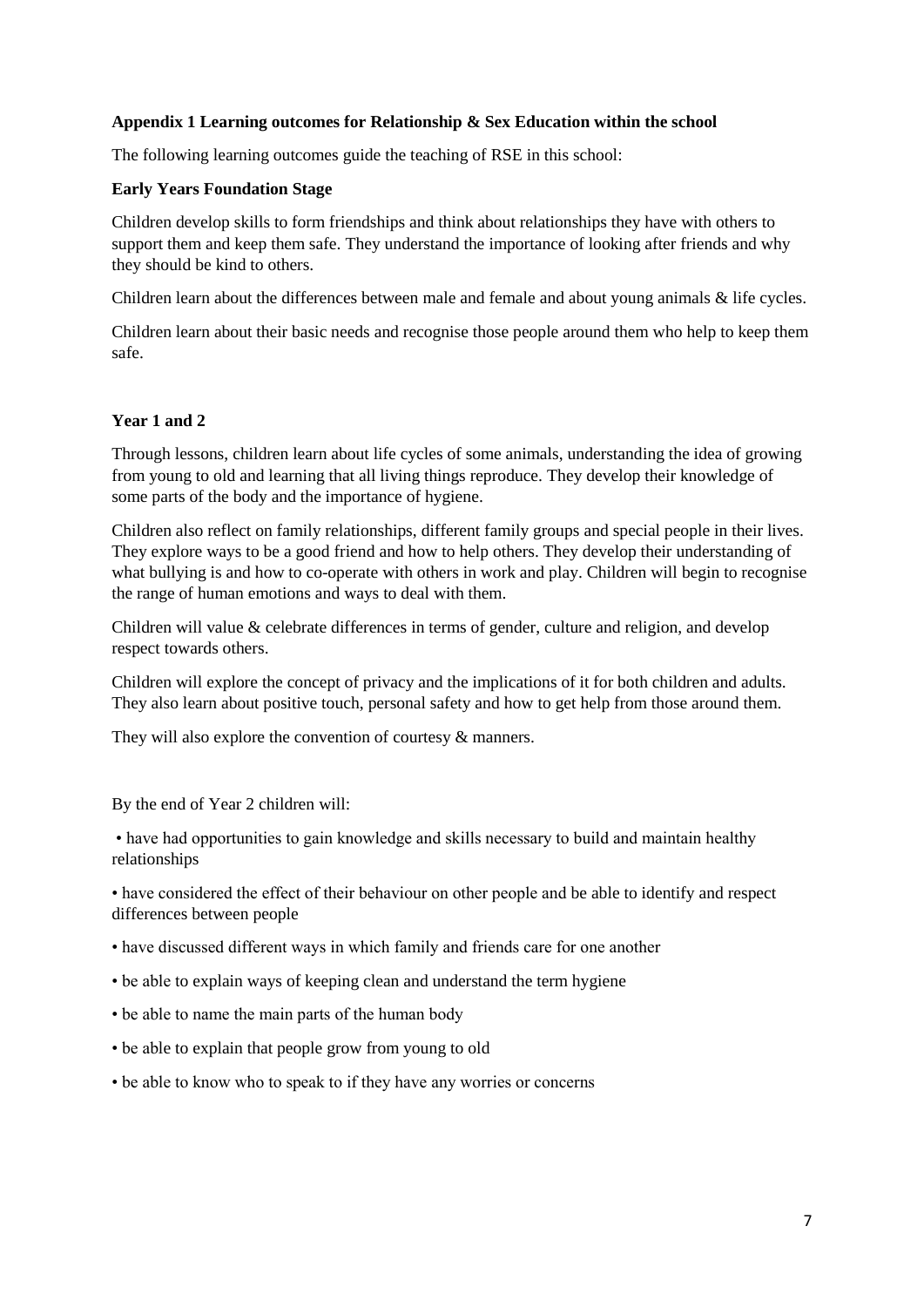# **Year 3 and 4**

Children learn more about life cycles of some animals, understanding the idea of growing up. They develop their understanding of their emotional and physical needs as they get older and the importance of hygiene.

Children also reflect on healthy relationships. They develop their understanding of trust, respect and love, and the sorts of boundaries that appropriate in friendships. They explore what is meant by the term bullying and teasing and the importance of kindness and respect. Children will continue to recognise the range of human emotions and ways to deal with them.

Children will continue to explore differences and to value & celebrate cultural and religious beliefs. They will discuss gender differences and stereotypes.

In a number of lessons, children will continue to reflect on managing risk and develop their decisionmaking skills. They will look at relationships online and the risks associated. They will discuss the fact that people can behave differently online.

By the end of Year 4 children will:

• have had opportunities to gain knowledge and skills necessary to build and maintain healthy relationships and recognise how these relationships can change. They are able to discuss different ways in which family and friends care for one another

• be able to recognise and respect and celebrate more cultural and religious differences between people.

- be able to explain the term stereotypes
- be able to explain rules and principles to keeping safe online
- be able to explain ways of keeping clean
- be able to name the main parts of the human body
- be able to explain their physical and emotional needs as they grow older
- be able to know who to speak to if they have any worries or concerns

# **Year 5 and 6**

Children build on their knowledge of life cycles and learn about the basic biology of human reproduction including the physical, emotional and social changes that happen during puberty. They are also taught more about personal hygiene and how to respect their own and other bodies.

They continue to develop an understanding of relationships within a family, between friends and the community. Children look at the different types of family structures. They will develop skills needed to form relationships, how relationships can change and to respect other people's emotions and feelings.

They continue to develop their understanding on bullying, looking at the role of the bystander and thinking about the importance of compromise and cooperation.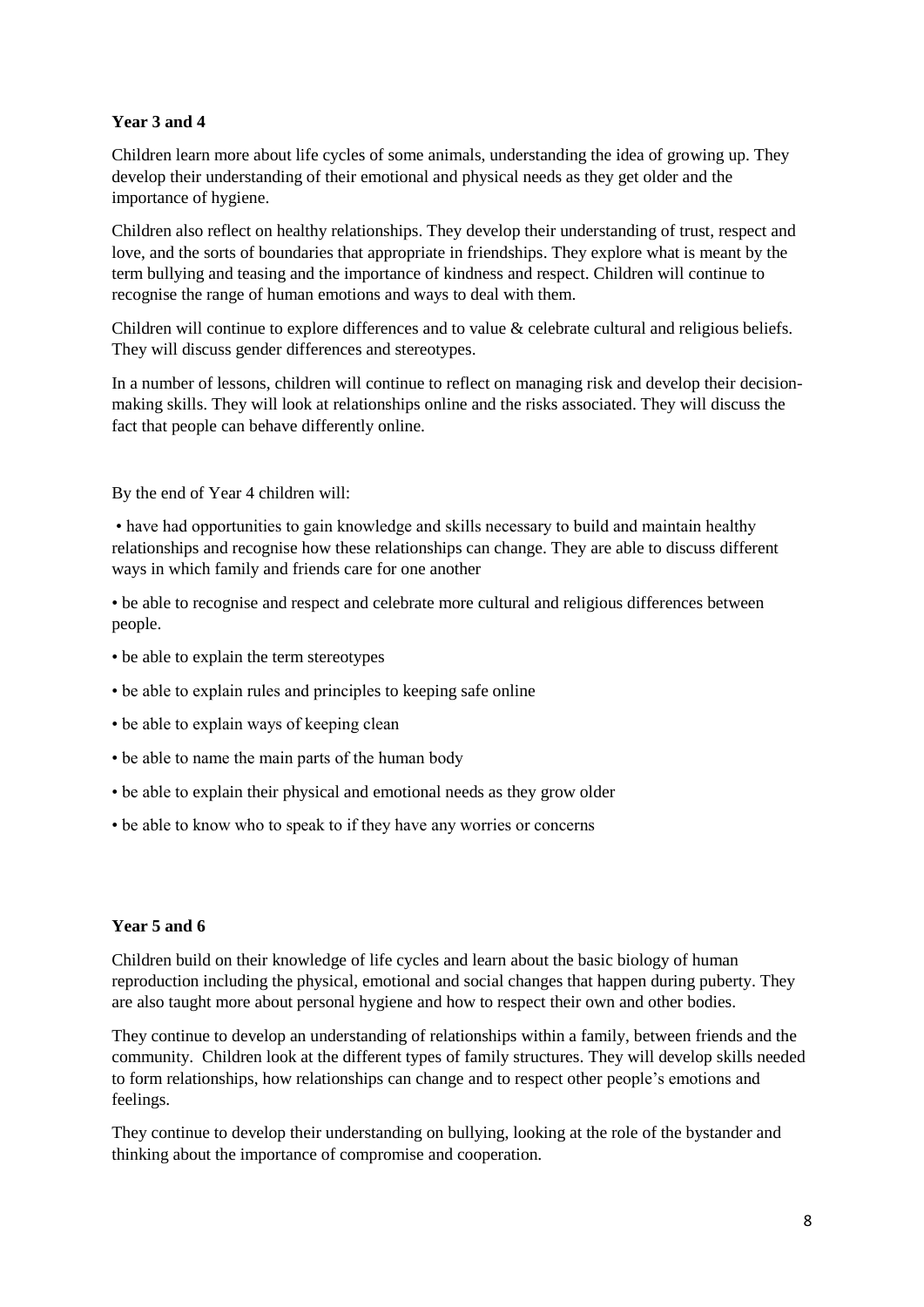Children develop their understanding of differences in our society and around the world and how they should be celebrated.

Children look at the influence of the media. They will consider how to make simple choices and exercise some basic techniques for resisting pressures including those online.

Further focus is placed on recognising risk and making safe choices including those made online. Children will think about how information is shared and used online. They will develop their understanding on how to recognise risk, harmful content and how to report them.

By the end of Year 6 children will:

• have had the opportunity to express their views and respect those of others

• have discussed some of the physical and emotional changes that occur at puberty and how to deal with these in a positive way

• have skills in making judgements and decisions online.

• be able to list some ways of resisting negative peer pressure around issues affecting their health and well-being (including online pressures).

• have considered different types of relationship (for example marriage or friendships), and how these relationships can change

• have discussed ways in which people can maintain good relationships (for example listening, supporting, caring).

#### **Year 7 and 8**

Children learn about pregnancy and the birth of a baby. They also learn about periods and the menstrual cycle. Children will understand the law relating to aspects of sexual behaviour, consent, contraception, sexually transmitted infections and HIV within the context of relationships.

Children learn more about the characteristics of friendship such as trust honesty and respect. They will also look at managing conflict and peer pressure.

They develop their understanding of stereotypes and prejudice and discrimination and the legal rights and responsibilities relating to equality (focus placed on the protected characteristics).

They will also learn about the role of marriage, the importance of stable family relationships and the responsibilities of parents. They once again at different family structures. The also look at the role of a parent and childcare, focusing also on the support and health services for all family members.

Children will continue to develop their understanding of different types of bullying including cyber bullying. They will look at the impact of bullying and the role of the bystander in such incidents.

They will once again look at the dangers present online and through social media and gaming websites such as sexting and grooming. They will continue to develop their understanding of peer pressure and self-esteem in relation to the content they are open to online.